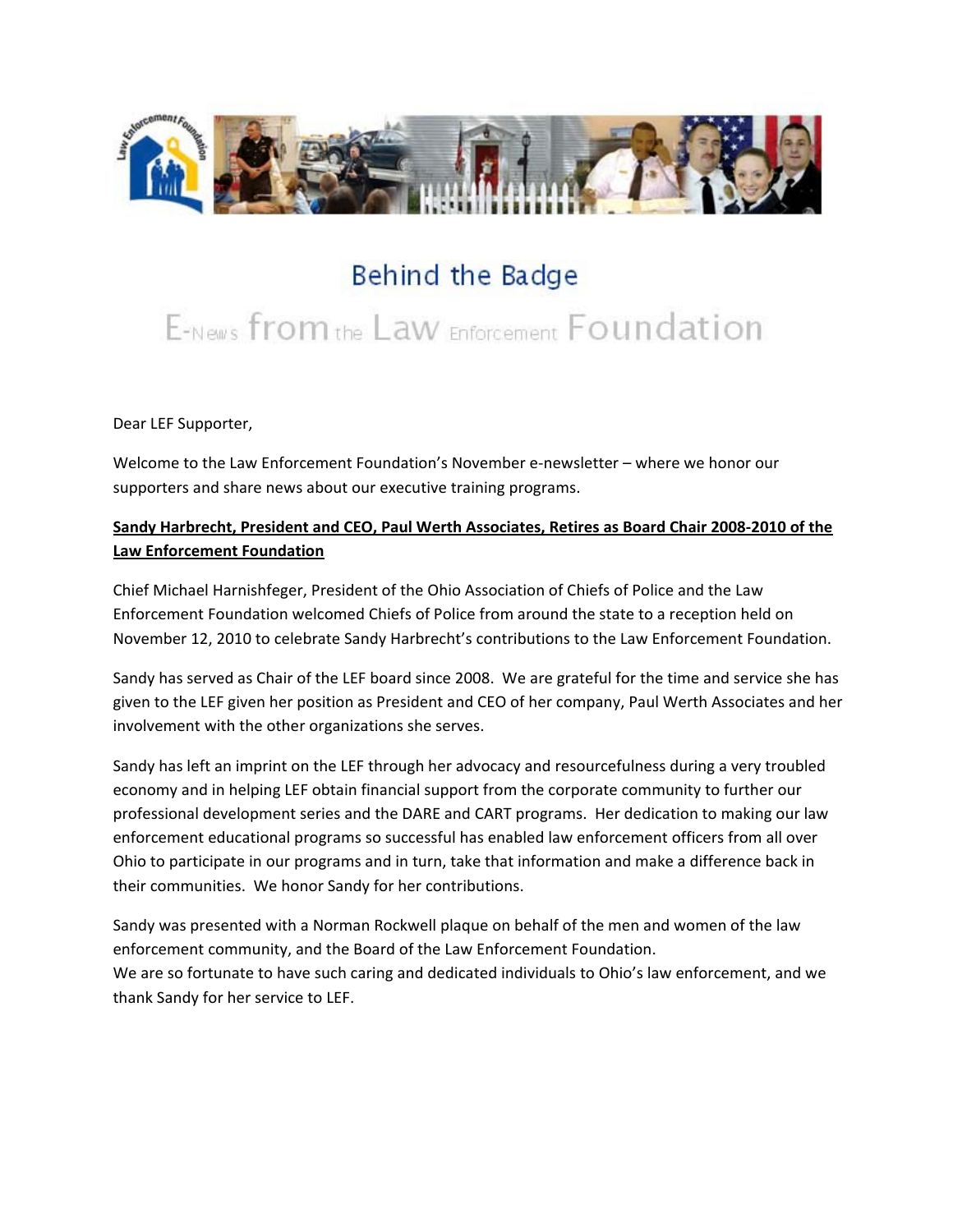

*Chief Michael Harnishfeger, CLEE and Donna Braxton present Sandy Harbrecht with a Norman Rockwell plaque for her service to the Law Enforcement Foundation.*

#### **Thank you to our loyal supporters!**

As we head into the holiday season, we are fortunate to have donors remembering us as the year comes to a close. We'd like to extend our sincere appreciation to the following donors for their recent support of LEF:

> **Commander Anthony Carter, \$50 English Family Foundation, \$3,000 Chief Mike Laage, CLEE, \$10 Chief Michael McNeely, CLEE, \$10 Dr. and Mrs. Raymond Miller, \$250 The Sisler McFawn Foundation, \$8,000 Mr. Bob Otto, \$50**

*As you make your holiday donations, please don't forget those who ensure our public safety! Supporting law enforcement is an investment in your community. Please make a tax-deductible donation a[t www.lef-oh.org](http://www.lef-oh.org/) to show your support!*